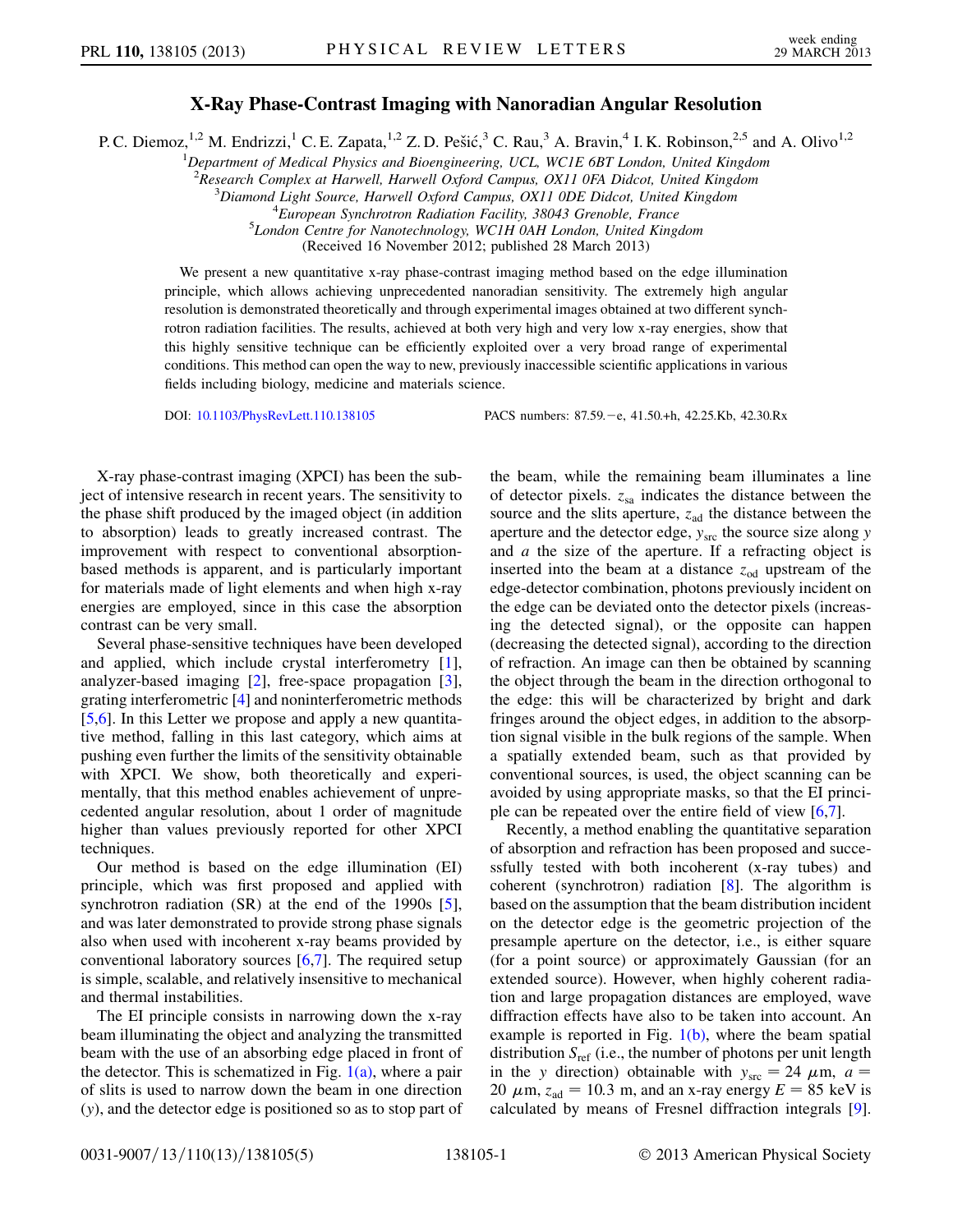

<span id="page-1-0"></span>FIG. 1 (color online). (a) Scheme of the EI experimental setup (diagram is not to scale), (b) theoretical beam distribution for  $y_{\text{src}} =$ 24  $\mu$ m,  $z_{sa}$  = 145 m,  $z_{ad}$  = 10.3 m, and  $E = 85$  keV (parameters used for the experiment at the ESRF ID17 beam line), (c) corresponding illumination curve.

These parameters correspond to the experimental setup used at the ID17 beam line of the European Synchrotron Radiation Facility (ESRF, Grenoble, France). The beam distribution is in this case very different from that predictable by geometrical optics; therefore, a retrieval method based on this approximation would lead to errors in the calculation of the absorption and refraction information (see Supplemental Material [[10](#page-4-9)]). We propose here a new method that can be adapted to the irregular beam shape provided by highly coherent beams and large propagation distances, and can therefore allow achieving extremely high angular sensitivity.

Let us consider the case of a monochromatic x-ray beam, a detector with efficiency  $\varepsilon$ , and let us discard the dependencies upon the coordinate x parallel to the edge. When no sample is present in the beam, the number of photons recorded by the detector, for a certain position  $y_{\text{edge}}$  of the edge along y, will be:

<span id="page-1-1"></span>
$$
I_{\rm ref,+}(y_{\rm edge}) = \varepsilon \int_{y_{\rm edge}}^{+\infty} dy S_{\rm ref}(y) = C_{+}(y_{\rm edge}) \varepsilon I_0 \quad (1)
$$

where  $I_0 = \int_{-\infty}^{+\infty} dy S_{ref}(y)$  is the total number of photons in the beam and  $C_{+}(y_{\text{edge}}) \equiv \int_{y_{\text{edge}}}^{+\infty} dy S_{\text{ref}}(y)/I_0$  is the illumination function [Fig.  $1(c)$ ], which is comprised between 0 and 1. The  $+$  subscript indicates that the edge is chopping the lower part of the beam.  $S_{ref}$  and  $C_{+}$  can be calculated by using Fresnel diffraction integrals [[9\]](#page-4-8). In the general case, they depend in a complex way on several parameters, such as E,  $y_{\text{src}}$ ,  $z_{\text{sa}}$ ,  $z_{\text{ad}}$ ,  $a$ , etc. Note that the illumination function  $C_+$  and its first derivative  $S_{ref}$  can also be easily

measured experimentally, by performing a scan of the detector edge along y.

When an object is inserted into the beam, two effects, absorption and refraction, can take place. As a consequence, for a certain position  $p$  of the sample along  $y$ , the beam distribution incident on the detector slit is both reduced in amplitude and spatially shifted:

$$
S_{\text{obj}}(y; p) = T(p)S_{\text{ref}}(y - z_{\text{od}} \cdot \Delta \theta_y(p))
$$
 (2)

<span id="page-1-2"></span>where  $T(p)$  is the object transmission and  $\Delta\theta_y(p)$  is the component of the refraction angle along y. By combining Eqs. ([1](#page-1-1)) and [\(2\)](#page-1-2), and after the change of coordinates  $y' =$  $y - z_{od} \Delta \theta_y(p)$ , the following expression for the recorded intensity is obtained:

$$
I_{\text{obj},+}(y_{\text{edge}}; p) = \varepsilon \cdot T(p) \int_{y_{\text{edge}}-z_{\text{odd}} \Delta \theta_{y}(p)}^{+\infty} dy' S_{\text{ref}}(y')
$$
  
=  $T(p) \varepsilon I_0 C_+(y_{\text{edge}} - z_{\text{odd}} \Delta \theta_{y}(p)).$  (3)

The effect of the object refraction therefore results in a change of the illumination level, equivalent to a shift of the position on the illumination curve [Fig.  $1(c)$ ].

Quantitative separation of the object absorption and refraction can be achieved by acquiring two complementary images, with the edge cutting either the lower (''plus'' image) or the upper (''minus'' image) half of the beam. Let us discard, for simplicity of notation, the dependency upon the object coordinate  $p$ , and indicate the intensities recorded by the detector in the two cases as  $I_{\text{obj},+}$  and  $I_{\text{obj},-}$ , respectively. It is easy to verify that, in the latter case, the illumination function will be equal to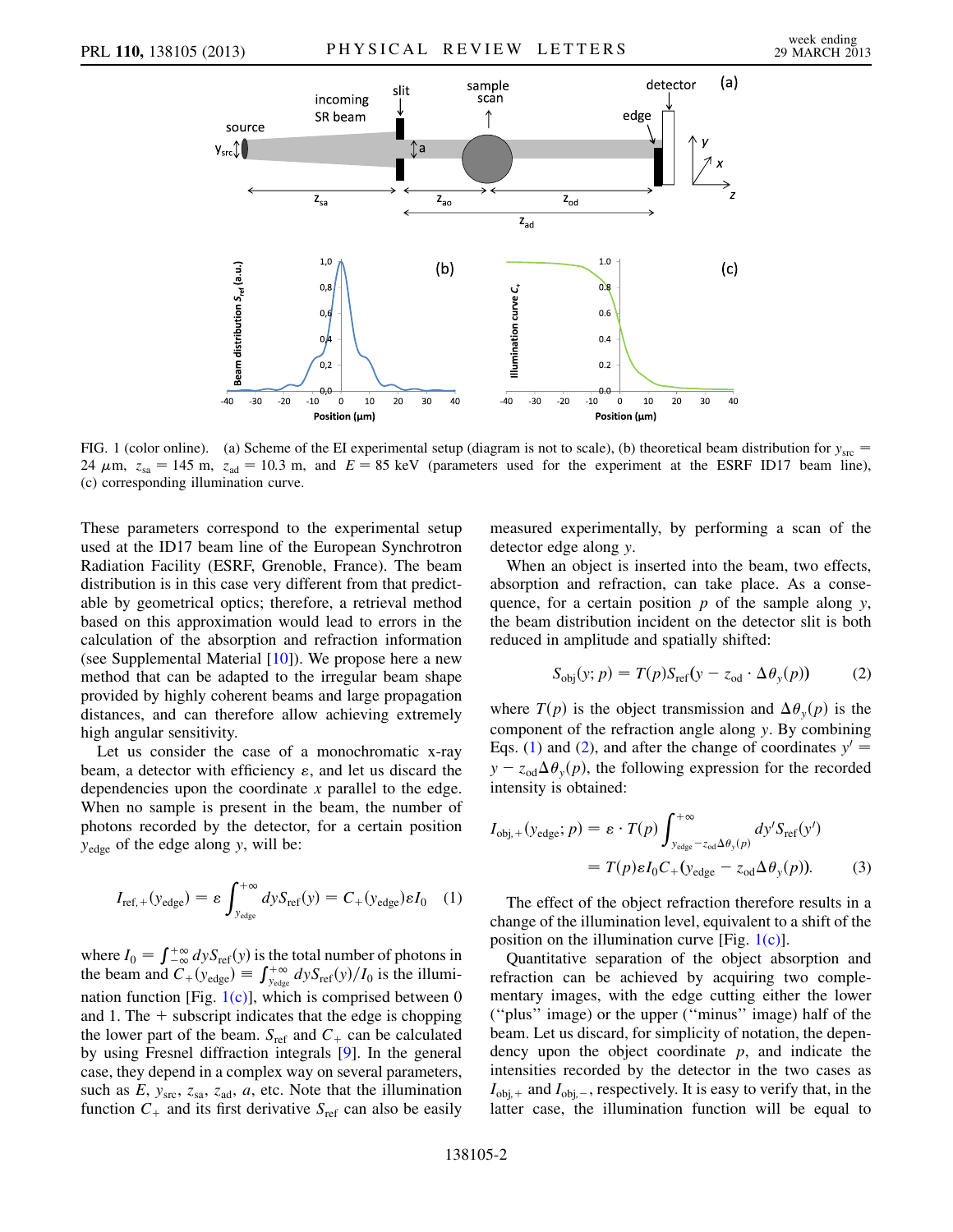$C - (y_{edge} - z_{od}\Delta\theta_y) = 1 - C + (y_{edge} - z_{od}\Delta\theta_y)$ . We will also consider for simplicity that the required 50% illumination level is obtained with  $y_{edge} = 0$ , i.e.,  $C_-(0) =$  $C_{+}(0) = 0.5$ . The calculation of the object transmission is straightforward, as the sum of  $I_{obj,+}$  and  $I_{obj,-}$  is equal to the intensity that would be measured without the detector edge. We can thus write

$$
T = \frac{I_{\text{obj},+} + I_{\text{obj},-}}{\varepsilon I_0}.\tag{4}
$$

<span id="page-2-1"></span><span id="page-2-0"></span>Refraction, instead, can be calculated by subtracting the plus and minus images and making use of Eq. [\(4](#page-2-0)):

$$
\Delta \theta_{y} = -\frac{1}{z_{\text{od}}} C_{+}^{-1} \left( \frac{I_{\text{obj},+} - I_{\text{obj},-}}{2(I_{\text{obj},+} + I_{\text{obj},-})} + 0.5 \right). \tag{5}
$$

Note that,  $C_+$  being a monotonic function, its inverse function is uniquely defined. The uncertainties in the retrieved transmission and refraction maps can be calculated by propagating the noise in Eqs.  $(4)$  $(4)$  and  $(5)$ , respectively [for simplicity, we consider the same level of noise  $\sigma(I_{obj, \pm})$  for the minus and plus images]:

<span id="page-2-3"></span>
$$
\sigma(T) = \sqrt{2} \frac{\sigma(I_{\text{obj}, \pm})}{I_0} \simeq \frac{\sqrt{T}}{\sqrt{\varepsilon I_0}},\tag{6}
$$

$$
\sigma(\Delta \theta_{y}) = \frac{1}{\sqrt{2}z_{od}S_{\text{ref},n}(0)TeI_{0}}\sigma(I_{\text{obj},\pm})
$$

$$
\approx \frac{1}{2z_{od}S_{\text{ref},n}(0)\sqrt{TeI_{0}}}
$$
(7)

<span id="page-2-2"></span>where  $S_{\text{ref},n} \equiv S_{\text{ref}}/I_0$  and where we have used the fact that  $\left[\frac{d}{dy}(C_{+}^{-1})\right](0) = \frac{1}{S_{\text{ref},n}}(0)$ . The right-hand sides of Eqs. ([6\)](#page-2-2) and [\(7](#page-2-3)) have been obtained under the assumption of pure statistical (Poissonian) noise in the acquired images, i.e.,  $\sigma(I_{\text{obj},\pm}) = \sqrt{I_{\text{obj},\pm}}$ .

Equation ([7](#page-2-3)) represents a crucial result, since it enables the theoretical estimation of the achievable angular sensitivity. The amount of noise in the refraction angle image is in fact a measure of the system sensitivity, since it determines the magnitude of the angles that can be detected (i.e., the ones above the noise level). From Eq. ([7](#page-2-3)) it can be seen that, besides being dependent on the number of detected photons, the angular resolution is determined by the quantity  $z_{od}S_{ref,n}(0)$ . This means that very high sensitivities will be obtained with a large propagation distance and a narrow beam profile at the detector plane. Note that the latter condition is equivalent to having a sharp illumination curve  $C_{+}$  (i.e., large  $dC_{+}/dy$ ). It should be mentioned, however, that the two quantities are not independent and that the beam tends to broaden when the propagation distance is increased, as an effect of diffraction.

The method was experimentally demonstrated at two SR facilities, using different setups and acquisition conditions. The first test was carried out at the ID17 biomedical beam line of the ESRF. The source full width at half maximum (FWHM) is about  $132 \mu$ m(horizontal) $\times$ 24 $\mu$ m(vertical),  $z_{sa}$  was 145 m,  $z_{ao} = 4.3$  m,  $z_{od} = 6.0$ m, and  $a = 20 \mu$ m. Both the presample slits and the detector edge were oriented in the horizontal direction. A very high x-ray energy of 85 keV was selected with a bent Laue-Laue Si(111) double-crystal monochromator, and the images were recorded with a 350  $\mu$ m pixel germanium detector [\[11\]](#page-4-10). Further details about the setup can be found in Ref. [\[12\]](#page-4-11), in which unprocessed EI images, featuring mixed absorption and refraction information, were compared to those obtained with free-space propagation, showing high contrast improvement.

Minus and plus images were acquired, with an object scan step of 20  $\mu$ m, for three filaments of different composition and dimensions: polyetheretherketone (PEEK) with diameters of 200  $\mu$ m and 450  $\mu$ m, and aluminum with a diameter of 250  $\mu$ m ( $\delta$ <sub>PEEK</sub> = 3.79  $\times$  10<sup>-8</sup>,  $\mu$ <sub>PEEK</sub> = 0.21 cm<sup>-1</sup>,  $\delta_{\text{Al}} = 7.47 \times 10^{-8}$ , and  $\mu_{\text{Al}} = 0.52 \text{ cm}^{-1}$  at 85 keV [[13](#page-4-12)]). Absorption and refraction images were calculated using Eqs.  $(4)$  $(4)$  and  $(5)$  $(5)$  and the experimentally measured illumination function [Figs.  $2(a)$  and  $2(b)$ ], and intensity profiles across the three wires were compared with the theoretical ones [Figs.  $2(c)$  and  $2(d)$ ]. The very good agreement with theory shows the high accuracy of the method, despite the fact that at this energy both the object absorption and refraction are very small (less than 1% and a fraction of  $\mu$ rad, respectively). Furthermore, the noise in the refraction image (average of repeated calculations of the values standard deviation in 30 relatively large background regions of  $40 \times 40$  pixels<sup>2</sup>) was calculated to be  $1.9 \pm 0.1$  nrad. The obtained result is about 1 order of magnitude better than the value of 14 nrad previously published for grating interferometry, which was achieved at the ID19 beam line of the ESRF [\[14\]](#page-4-13). It is also much smaller compared to the angular resolution of about 65 nrad obtained with grating interferometry at the TOMCAT beam line of the Swiss Light Source [[15\]](#page-4-14). Analyzer-based imaging was also shown to provide very high phase signals, but the value of about 15 nrad obtained in Ref. [\[16\]](#page-4-15) indicates a sensitivity still 1 order of magnitude worse than the results presented in this work. This demonstrates the improved sensitivity of the proposed method, although we acknowledge that the result ultimately depends on the optical layout of the beam line used, particularly the distance from the source.

Each count on the germanium detector at 85 keV corresponds to an average of 48 recorded photons [[17](#page-4-16)], and about 30000 counts per pixel were collected for each of the plus and minus images. By using such photon numbers and the experimentally measured illumination function, a theoretical angular sensitivity of 2.1 nrad can be predicted by Eq. [\(7](#page-2-3)), which is in very good agreement with the experimental value. This result suggests that in our setup the image noise is only due to statistical fluctuations and not to any structured noise (beam inhomogeneity,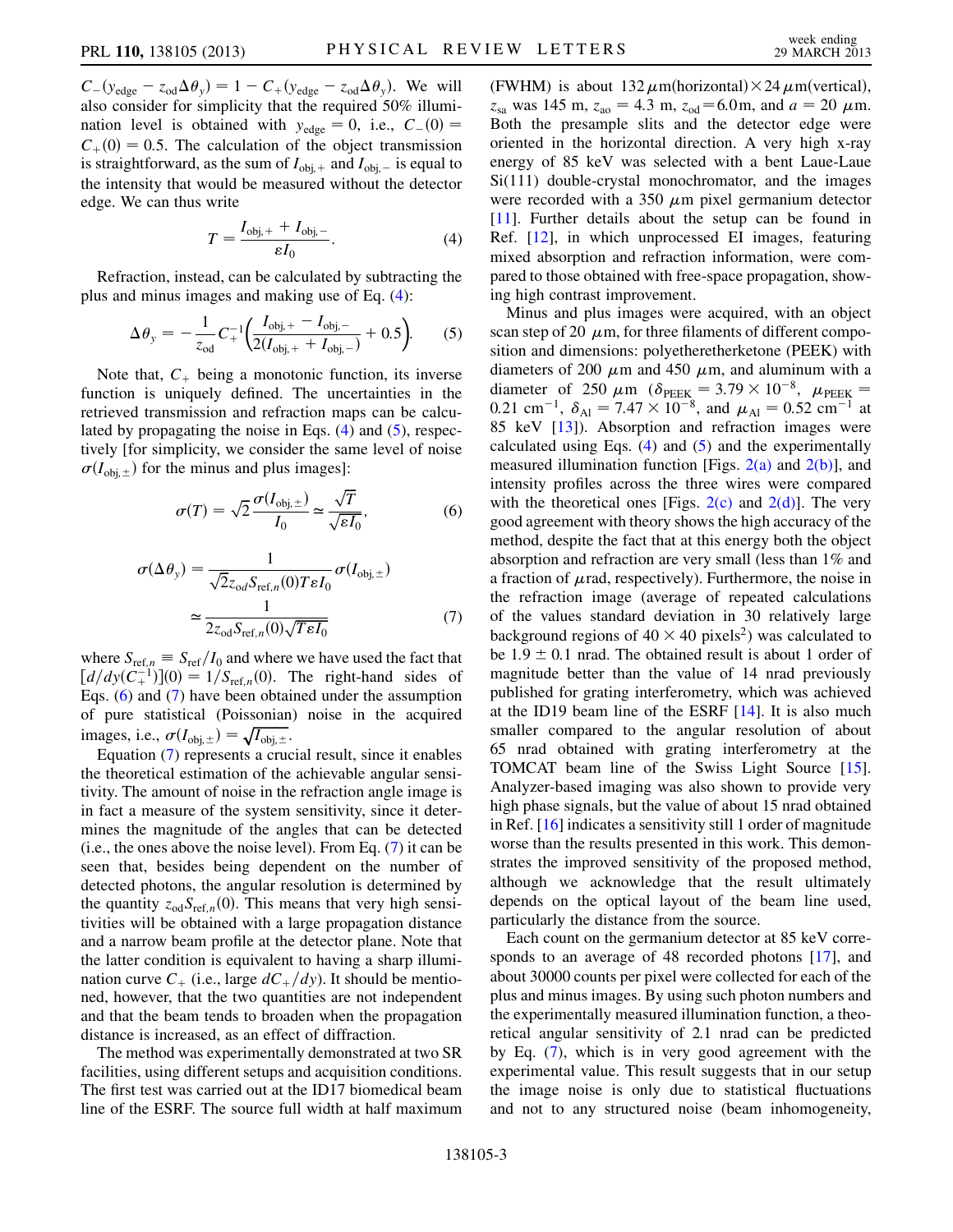

<span id="page-3-0"></span>FIG. 2 (color online). (a) Absorption and (b) refraction images calculated for three filaments at  $E = 85$  keV: PEEK 450  $\mu$ m and 200  $\mu$ m, Al 250  $\mu$ m, from top to bottom. (c) Corresponding absorption and (d) refraction profiles across the wires and comparison with theory.

inhomogeneous detector response, roughness, or misalignment of the edge, etc.), indicating that further improvement in the sensitivity is possible by simply increasing the photon statistics. An additional gain in sensitivity in this setup may also be easily obtained by increasing the propagation distance. For example, the achievable distance  $z_{\text{od}} = 10.3 \text{ m}$  (corresponding to positioning the sample just downstream the slits) would lead to a potential improvement of about 1.7 times in the sensitivity [see Eq. [\(7](#page-2-3))]. The object was in fact placed at a distance of 4.3 m from the slits only because of technical reasons (absence of a suitable sample stage at that position).

The second experiment was carried out at the ID13 beam line (Coherence branch) of the Diamond SR facility (Didcot, UK), in order to test the performance of the proposed method at very low x-ray energies. The source size is about 400  $\mu$ m(horizontal) × 13  $\mu$ m(vertical), and the very large distance between the source and the presample slits, about 220 m, provides an extremely coherent beam [[18](#page-4-17)]. The beam line optics, such as the mirror and the Si(111) pseudochannel-cut crystal monochromator, are only horizontally deflecting, preserving the coherence in particular in the vertical direction. An x-ray energy of 12 keV was used,  $z_{\text{ao}}$  was 9 cm,  $z_{\text{od}} = 14.69 \text{m}$ , and  $a =$ 20  $\mu$ m. The images were acquired with the MEDIPIX detector, featuring a pixel size of 55  $\mu$ m [\[19\]](#page-4-18).

A PEEK filament of diameter 165  $\mu$ m, immersed in water, was imaged on the plus and minus positions by using a scan step of 5  $\mu$ m. The refraction image, calculated by using the experimental illumination curve, is reported in Fig.  $3(a)$ : the refraction profile across the wire shows a very good agreement with the theory  $[Fig. 3(b)]$  $[Fig. 3(b)]$ . The noise in the refraction image was calculated to be 21 nrad, by considering a large background region of  $20 \times 20$  pixels<sup>2</sup>. The exposures gave about 39 000 photons per pixel for each of the plus and minus images, providing a theoretical sensitivity of 13 nrad  $[Eq. (7)]$  $[Eq. (7)]$  $[Eq. (7)]$ . The difference between the extracted and the theoretical values can be explained by the presence, in the calculated refraction image, of structured noise (weak linear artefacts) attributable to the nonhomogeneous detector response. This is confirmed by the fact that in smaller, artifact-free,  $10 \times 10$  pixels<sup>2</sup> regions (number of regions  $\sim$ 20), the average calculated noise was only  $15 \pm 3$  nrad, thus in agreement with the theoretical predictions. A further improvement in the sensitivity of this setup would therefore require a precise calibration of the detector. A different angular resolution was obtained compared to the setup used at the ESRF ID17 beam line. This can be attributed to two main reasons: (a) the used photon statistics was larger in the image acquisition at the ESRF, and (b) at lower photon energies, diffraction leads to a larger broadening of the beam and therefore to a slight decrease in the sensitivity, according to Eq. ([7\)](#page-2-3).



<span id="page-3-1"></span>FIG. 3 (color online). (a) Refraction image of a PEEK filament (diameter 165  $\mu$ m) in water, at  $E = 12$  keV, (b) comparison between calculated and theoretical profiles across the wire, (c) refraction image of the edge of a 10  $\mu$ m thick polypropylene film in water.